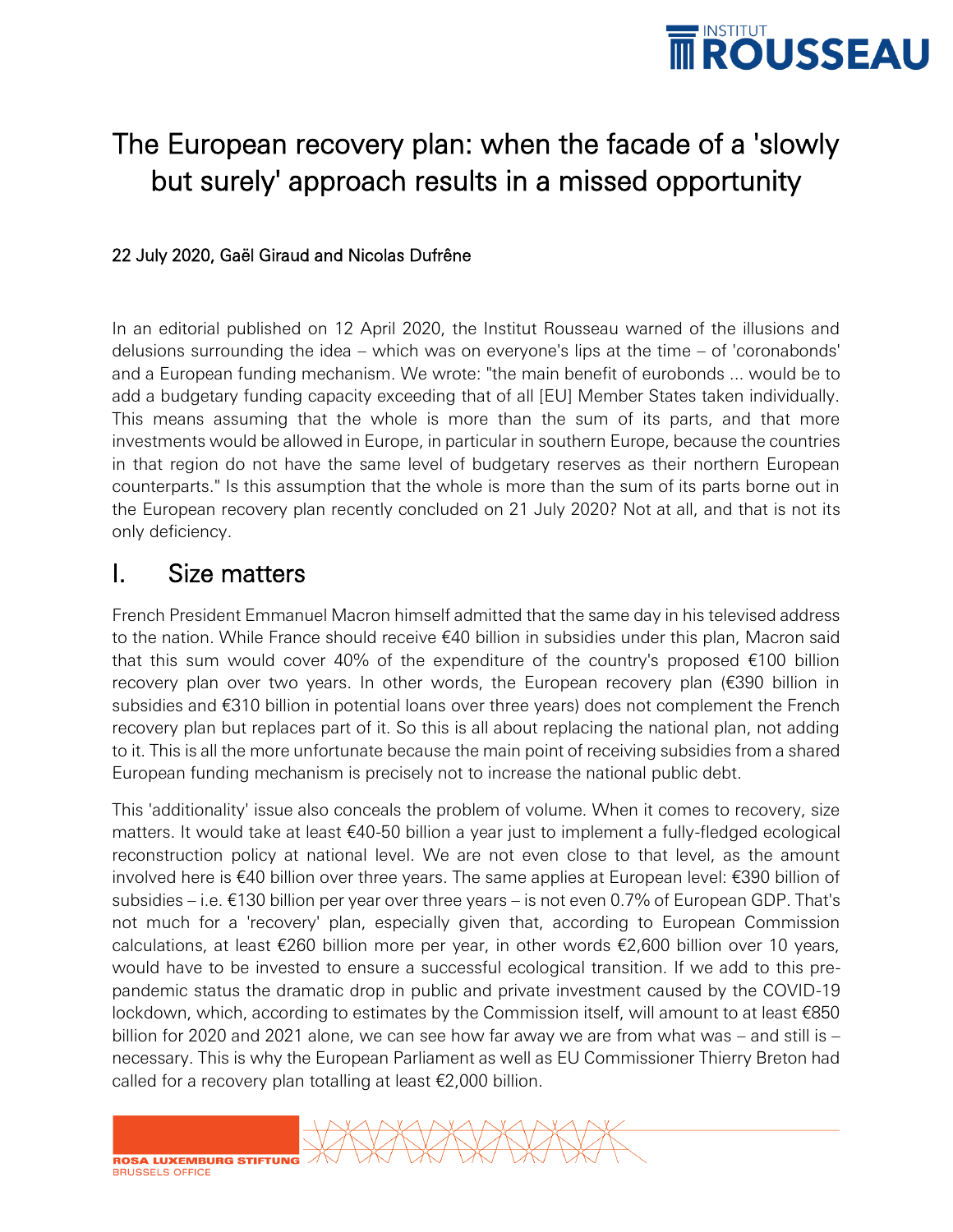

But the scale of the support is not the only key factor – the borrowing rate and the speed of repayment will also play a vital role here. In this case we must invest as quickly as possible, borrowing at the lowest rates and we must make the repayment terms as long as possible. After all, €390 billion in subsidies being rolled out over three years is not very fast. As for the loans, we do not even know whether they will actually be used, given that the idea behind a shared debt is to allow the most fragile EU Member States to reduce their individual debts, which are exposed to interest-rate risk, and to rely on collective indebtedness. However, in reality the European Central Bank (ECB) is already helping to ward off the risk of a rise in interest rates on the sovereign debts of eurozone countries with its pandemic emergency purchase programme (PEPP), which has removed the previous restriction under which buying more than one third of a country's debt was not allowed. This makes it unclear whether in light of strong ECB action on rates, resorting to shared debt will technically be useful to obtain lower rates. Against this backdrop, the supposedly historic European recovery plan runs the risk of being no more than a symbolic operation. One thing it has done, though, is remove the taboo of shared debt.

## II. Problematic timetable and resources

However, the most questionable aspect is the staggering of repayments. The devil is always in the detail. This is demonstrated again by a short sentence on the fourth page of the European Council's conclusions that has escaped the notice of almost all commentators. It reads: "The amounts due by the Union in a given year for the repayment of the principal shall not exceed 7.5% of the maximum amount of the sums borrowed for expenditures." This sentence answers a question raised when looking at the French-German recovery plan and the Commission's version, which provided for the staggered repayment of the shared debt between 2028 and 2057. Why have such latitude in the repayment dates? A public bond, that is to say a debt security issued by a national government or by an international organisation, is repaid at maturity and only interest is paid as time goes on (and again, not always). In other words, when the French State issues, for example, a 30-year Treasury bond worth €100 million (it was borrowing at a rate of 0.58% in July 2020), this means that it will pay a coupon of only 0.58% of the bond's value until it fully repays the bond's value (€100 million) in July 2050 (30 years later). The longer the term, the longer the repayment deadline.

If we assume positive growth of 1, 2 or 3% per year in this 30-year period, the value of the principal to be repaid (viewed from the perspective of today) will be reduced by a fraction of between a quarter and two thirds. Therefore, it is quite appealing to borrow over the longest possible period, especially in times of low and even negative rates – and the €750 billion from the recovery plan is no exception. Admittedly, 2% average annual growth over the next 30 years is a bold assumption because for many reasons the European economy has little chance of achieving it: the deflationary trap where budgetary austerity (e.g. in France) suppresses it, the growing scarcity of some critical natural resources (including copper and oil), environmental damage's worsening impact on the planet's infrastructure, and the fragility of a financial sector that is still on the verge of implosion, to name but a few. Given the very strong correlation between GDP growth and increased CO2 emissions, it would certainly be preferable from an environmental perspective if Europe were not to experience such growth rates until it has completed its shift to a low-carbon economy. However, most of these considerations are

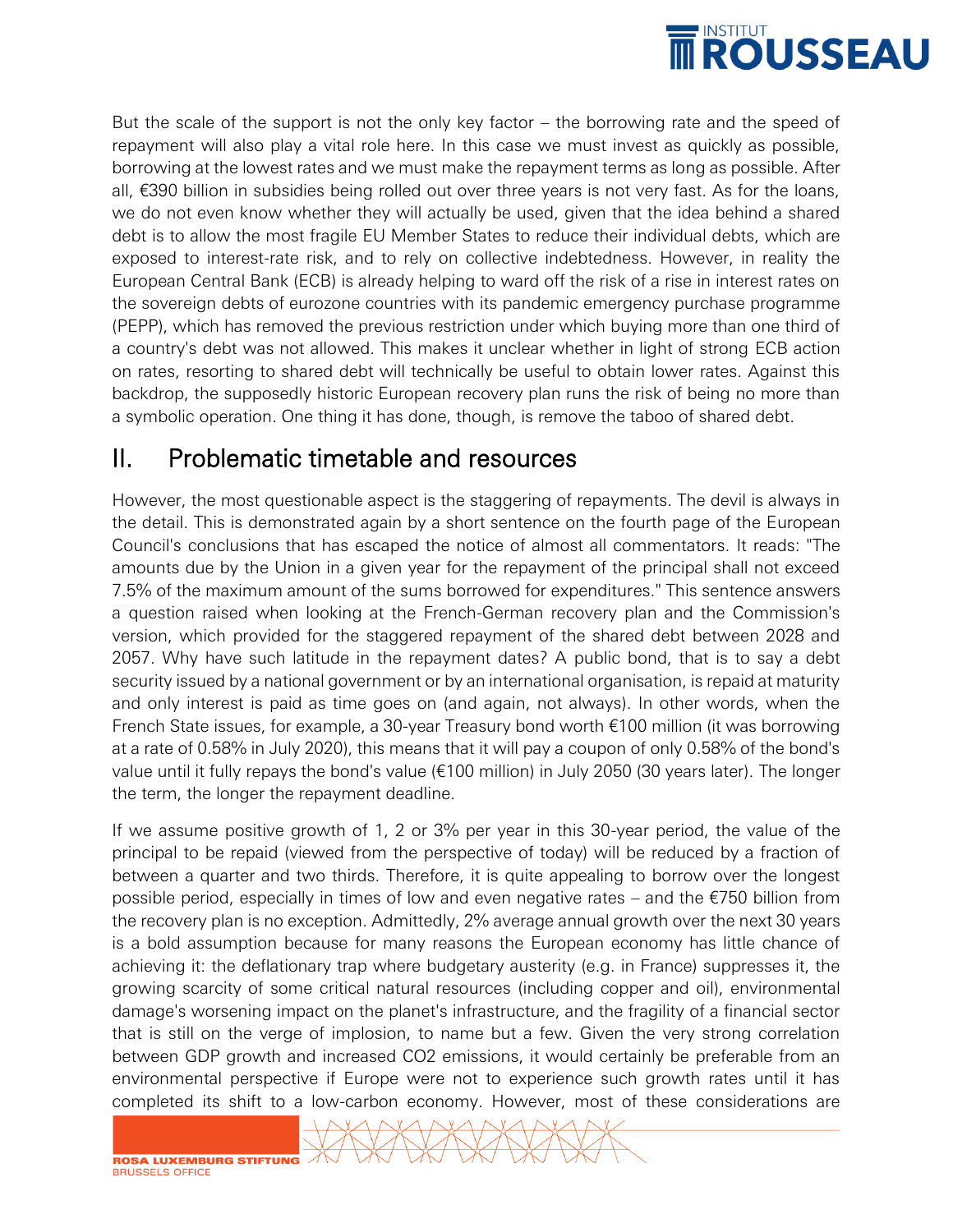

excluded from the Commission's calculations and were not mentioned at all at the recent European Union negotiations: all EU Member States continue to expect annual growth rates of close to 2%. President Macron himself has repeatedly emphasised that he is planning to promote a "humanist ecology", which, in his eyes, means promoting GDP growth.

However, under a rule laid down in the recovery plan, the EU will be prevented from repaying more than €29.25 billion per year (7.5% of €390 billion). This makes it impossible for the EU to repay €390 billion in one go over the next 30 years. The agreement requires repayment not at maturity but during the borrowing period, including over some periods that will have to be very short to meet the limit of €29.25 billion per year. As a result, a lot of the loans will be short-term, meaning that the first potential repayment deadline would be in 2028.

This rationale flies in the face of common sense, which would dictate that low rates should be used to issue the maximum possible debt immediately and repay this after the longest possible period. Otherwise, this will force the Commission to quickly seek the repayment of resources. This would reduce the time available to develop our own resources, for example in the form of an environmental tax on plastic or a carbon tax on cross-border trade, or a tax on Google, Apple, Facebook, Amazon and Microsoft (GAFAM) or on financial transactions. At this point, let's take another look at our editorial from 12 April 2020. Here is what we said: "In addition, the idea is that this debt, while shared, will be repaid. With what resources though? We can already imagine the impact: new taxes (which, however, could be beneficial if they were environmental taxes) or, more likely, an increase in Member States' contributions to the EU, or even austerity. If that turns out to be the case, what Member States spend on servicing the shared debt will no longer be spent at home. This would be almost a zero-sum game." That is where we are at the moment. The agreement secured in a high-pressure environment by the 27 EU Member States offers no guarantee that new domestic tax resources will be raised and, by shortening the timetable for the next negotiations, makes it even less likely that they will be. The most likely outcome is that most of the new shared debt will be repaid early, not through an environmental tax but by increasing Member States' contributions to the EU budget. Therefore, the Commission will probably ask Member States for a 0.6% increase in their contributions with a view to repayment of the recovery plan. And the shorter the term of the loans, the faster the Commission will have to dig into national contributions, at the risk of pushing Member States to continue to divest. All this will not manage to exceed the sum of its parts. Yet that was the entire point of the whole operation.

## III. A losing game for many ...

In the case of France, we do not see the point of being forced to do this: we might as well have borrowed over a 30-year term (at an interest rate of 0.58% as at 22 July 2020!) so that we could make investments without risking an increase in our national contributions. Moreover, this could potentially end up being more than what the country will receive in subsidies since France's contributions account for 17% of the EU budget (€66 billion of the €390 billion total). In the absence of new domestic resources, if national contributions are the only way to fund the shared EU debt, we will lose more in repayments than what we get in subsidies. However, with a fall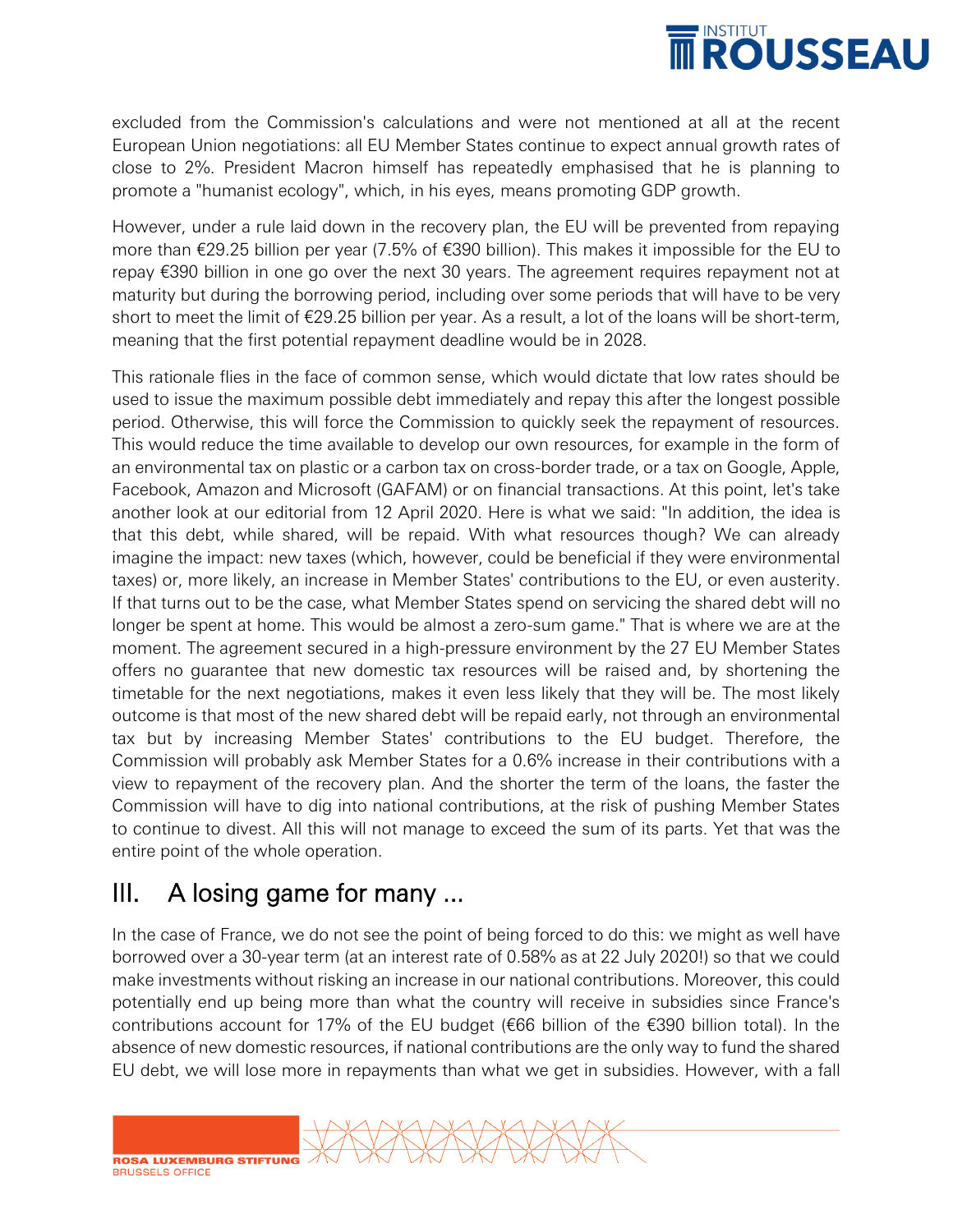

in national GDP of at least 10% in 2020 and with unemployment likely to double (or even triple), France could have done without giving up its meagre budgetary room for manoeuvre.

On the face of it, though, the plan is not that bad for everyone: with almost  $\epsilon$ 140 billion in aid, including €72 billion in subsidies, a country like Spain will welcome the package in that it will receive more than it has to pay back eventually. The same goes for Italy ( $\epsilon$ 82 billion in subsidies). But we could have done much better in other ways without penalising anyone, for instance through the conditional cancellation of public debts held by the ECB, in exchange for green investments.

We are also losing out in yet another area, namely the EU budget. It is surprising to say the least that the next multiannual financial framework (MFF), i.e. the European budget, envisages

€1,073 billion of expenditure for the period 2021-2027, while the previous MFF for the period 2014-2020 provided for €1,100 billion in those years, i.e. 0.96% of gross national income (GNI). Although the medium-term impact of the pandemic is still unclear, Europe is wealthier in 2020 than it was in 2014. However, leaving aside the 'recovery' plan, the EU budget is declining. Policies we were being told were absolutely essential a few weeks or months ago are either being mothballed or dramatically downsized.

Turning first of all to the European Green Deal, it is safe to say that this will simply fall apart in the new constellation of the Resilience Fund. Some aspects are already disappearing: the InvestEU campaign was to receive €30 billion under a Commission proposal, which was meant to lead to the mobilisation of at least €279 billion in private investments through a leverage effect. Only €5 billion of that now remains. It also affects the solvency instrument, which was due to have €26 billion at its disposal and was supposed to provide assistance to companies lacking equity. Yet the Commission tells us that the equity requirements of companies that would normally be solvent could reach  $E1.2$  billion in 2021. The same is true for the Just Transition Fund, whose support drops from  $\epsilon$ 40 billion to only  $\epsilon$ 10 billion, making it difficult for it to provide the expected assistance to regions affected by the required shift in their economic activity towards a more ecological approach. Research is being hit hard too: the Horizon EU programme will have to make do with €81 billion rather than the initially anticipated €100 billion, while our digital divide for example continues to widen. Last but not least, the same fate faces the Neighbourhood, Development and International Cooperation Instrument (NDICI), which aimed to support EU action in the field of development, international cooperation and neighbourhood policies, and was held particularly dear by the International Trade Union Confederation (ITUC) and the European Trade Union Confederation (ETUC). In other words, short-term needs have taken precedence over future requirements. Here again, instead of making additions, the European Union is making reorientations and mothballing some initiatives. The EU is revelling in the fact it was able to reach a historic agreement which, in reality, is another small step towards sacrificing its future.

### IV. But is this a victory for dogmatic short-termism?

However, all is not lost for everyone because the countries that have been most instrumental in blocking an ambitious deal are also those that will get the biggest rebates on their contributions

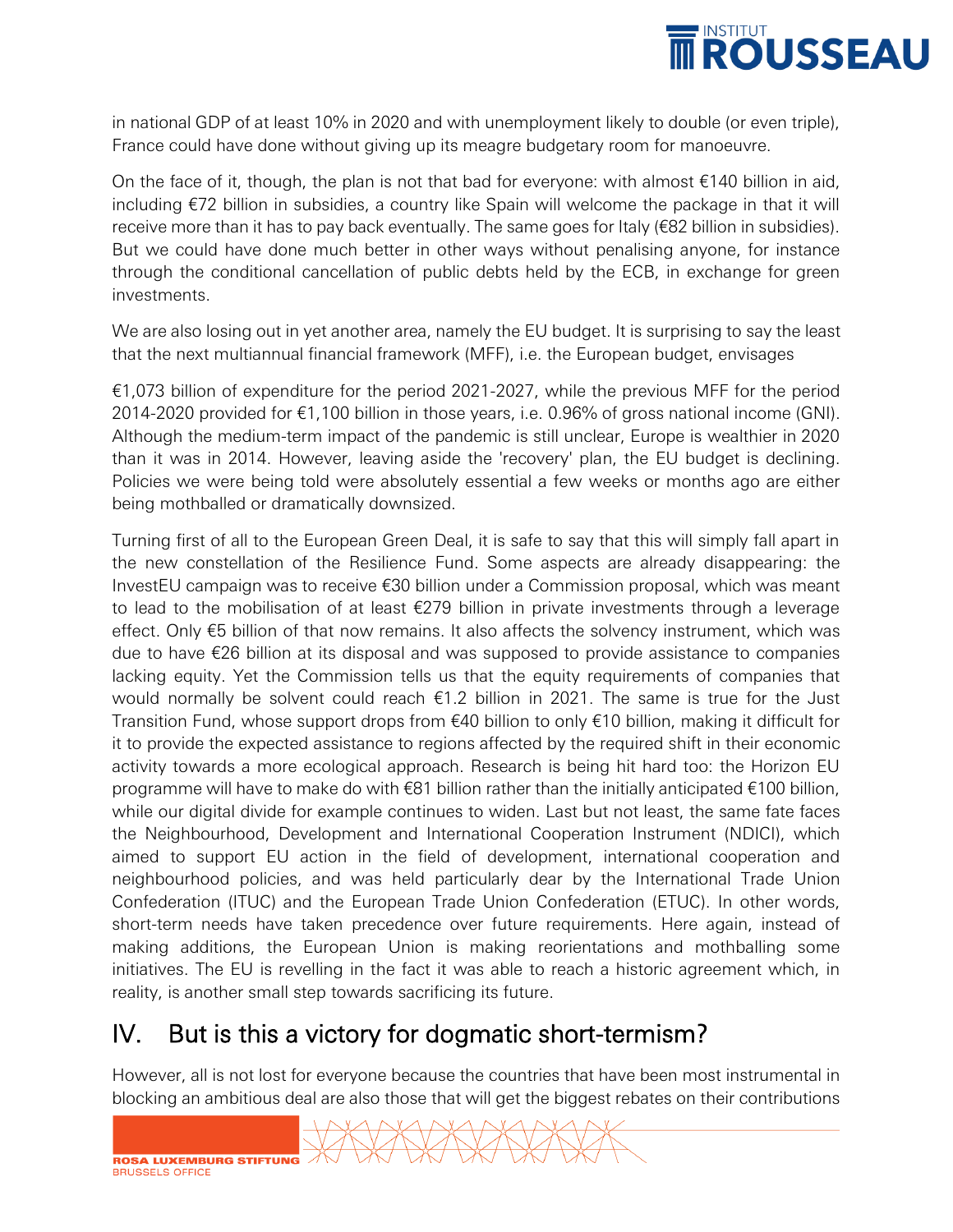

to the EU: in Denmark's case the rebate is increased by €377 million, for the Netherlands it goes up €2 billion (despite having the second highest trade surplus in the eurozone, behind Germany), for Austria it rises by €565 million, and for Sweden it is given a €1,069 million boost. A reward for selfishness and short-termism?

What is most striking about the end result is how threadbare it actually is, with so much diplomatic energy being expended with so little to show for it. While we are not saying that this is a zero-sum game, as it is clear that rather than falling completely into an austerity path as in 2008, this time EU Member States have at least understood the value of 'resilience' measures, to use the terminology of the framework document which – for reasons of modesty? – does not dare openly speak of 'recovery'. However, as we have shown, the amounts that will be invested are less than what would have been necessary, even before lockdown, to implement a real policy of ecological and social reconstruction. The COVID-19 crisis means that it is not even clear that they will make up for the losses and the decline in economic activity. Therefore, unfortunately there is nothing to celebrate here: Europe is now implementing on a small scale what it should have done in 2009. We are once again running behind where we should be and, again, a suicidal reluctance to invest in the future of Europe seems to be winning the day. A wall of public and in particular private debt is still facing us, which will continue to make it increasingly difficult to meet the challenge of environmental damage – one that is even more severe than the coronavirus pandemic. If 20% of currently populated land becomes uninhabitable by 2070, the geopolitical upheavals lying in store for us will be unlike anything humanity has experienced for 13,000 years. Cloaking ridiculous tricks regarding a debtrepayment timetable in the rhetoric of a 'last-chance summit' will not help prepare Europe's already severely tested social fabric to deal with this or enable the world to avoid such a fate.

Furthermore, in exchange for the paltry amounts invested as a result of the recently secured European agreement, a form of ideological surveillance has been reinforced, running counter to the democratic dialogue without which there is no European Union to speak of. Specifically, the European Council has said that national Recovery and Resilience Plans will be assessed by the Commission within two months of their submission. This will involve careful scrutiny of the criteria for consistency with the country-specific recommendations, as well as for strengthening the growth potential, job creation and economic and social resilience of the individual Member States, before a qualified majority vote is taken at the Commission's instigation. The case of Hungary has been widely commented on, with the country being criticised for stubbornly trying to ensure that it does not have to comply with the EU's principles and values (the 'rule of law') as a condition for receiving aid. However, this legitimate attachment to democratic values contrasts strongly with the dogmatism imposed in economic matters: once again, the EU's ideological recommendations in the economic arena will serve as an analytical framework for judging the legitimacy of the investments that Member States decide to make. Above all, a Member State can call on the Council if it considers another country guilty of a major discrepancy between what it presented in its plan and the actual use of the funds. Payments would then be frozen until a final decision is taken. This 'emergency brake' is a key concession to the Dutch demand for stricter control over the use of funds and is reminiscent of the mistakes made by the 'troika' in how it handled Greece. The European Parliament, the EU's only democratic body, is excluded from the negotiations, although it will have to give its approval at